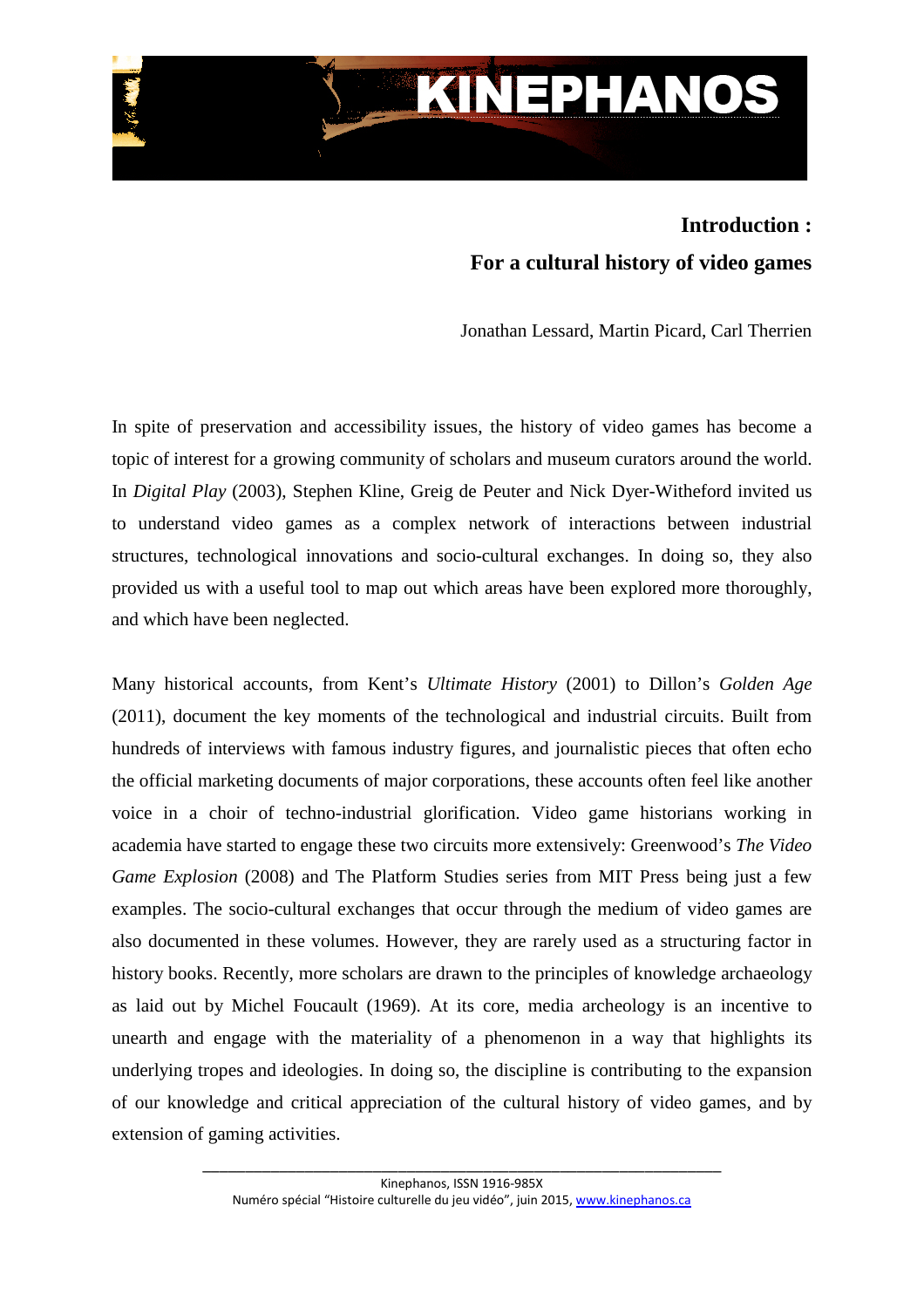This special *Kinephanos* issue on the cultural history of video games builds on the first edition of the Game History Annual Symposium, held in June 2014 in Montreal. We included two contributions from Keynote speakers invited for this occasion. Tristan Donovan revisits the context that led to his book *Replay* in order to underline the inherent limitations and constraints of such a project, and also to advise game historians on the challenges ahead. John Szczepaniak continues with similar considerations, focusing on the Japanese video game industry; he observes that it is now urgent to preserve artifacts on the verge of disappearing – most notably when it comes to early computer games – but also to collect accounts from developers before it is too late.

Regular contributions to this special issue benefited from a rigorous peer-review process: following their acceptation to present at the symposium, authors took into account the feedback received during the event as well as the evaluation from two expert reviewers in order to work on the final version of their paper.

In order to present the emergence of the French video game industry, Colin Sidre underlines the unsuspected significance of dedicated computer stores. Many hobbyists benefited from the possibility to meet and share a common interest in stores such as Illel, Sivéa and Ellix, which truly represented "contact surfaces" in the sense sociologist Fernand Braudel gave to this expression. Sidre builds on original documentary research (including dedicated game magazines, advertisements and interviews with store owners) in order to trace the mutations of many hobbyists and resellers into developers and publishers.

Jaakko Suominen, Markku Reunanen and Sami Remes propose an account of the retrogaming phenomenon based on a rigorous inspection of Finland's specialized gaming press. They set out to defend a strong hypothesis: according to them, the discursive practice of magazines such as *Pelit*, *MikroBitti* or *Tietokonepelien vuosikirja* had a decisive influence on the development of retrogaming practices. They inspect the interactions between the journalistic community and the emergence of game nostalgia, emulation and preservation practices, and the contemporary monetization of the phenomenon. A thorough empirical